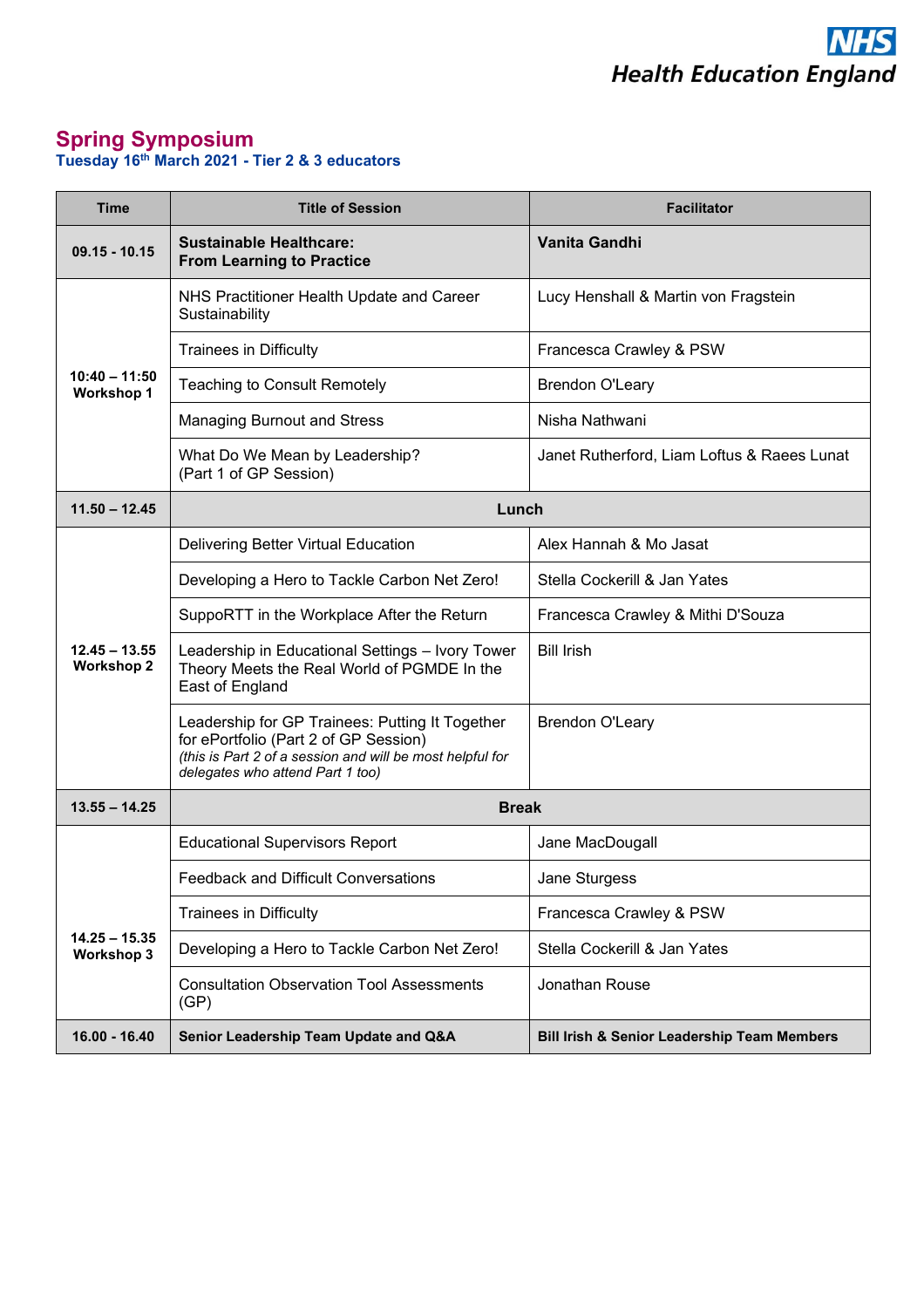

## **Spring Symposium Wednesday 17th March 2021 - Tier 4 & 5 educators**

| <b>Time</b>                          | <b>Title of Session</b>                                     | <b>Facilitator</b>                                     |
|--------------------------------------|-------------------------------------------------------------|--------------------------------------------------------|
| $09.15 - 10.15$                      | <b>Active Bystanders: On Being an Ally</b>                  | <b>Kay Mohanna</b>                                     |
| $10:40 - 11:50$<br><b>Workshop 1</b> | Developing Leadership Skills in Trainees                    | <b>Wilf Kelsall</b>                                    |
|                                      | NHS Practitioner Health Update and Career<br>Sustainability | Lucy Henshall & Martin von Fragstein                   |
|                                      | Support Trainers of Trainees in Difficulty                  | Ian Barton & PSW                                       |
|                                      | <b>Bullying and Harassment</b>                              | Chris Turner (Civility Saves Lives)                    |
|                                      | SuppoRTT in the Workplace After the Return                  | Francesca Crawley & Mithi D'Souza                      |
|                                      | Developing a Hero to Tackle Carbon Net Zero!                | Stella Cockerill & Jan Yates                           |
| $11.50 - 12.45$                      | Lunch                                                       |                                                        |
| $12.45 - 13.55$<br><b>Workshop 2</b> | Developing Leadership Skills in Trainees                    | <b>Wilf Kelsall</b>                                    |
|                                      | <b>Bullying and Harassment</b>                              | Chris Turner (Civility Saves Lives)                    |
|                                      | International Recruitment                                   | Fraz Mir & Nam Tong                                    |
|                                      | <b>Managing Burnout and Stress</b>                          | Nisha Nathwani                                         |
|                                      | NHS Practitioner Health Update and Career<br>Sustainability | Lucy Henshall & Martin von Fragstein                   |
|                                      | <b>Virtual Education Project</b>                            | Sarah Thornton, Danielle Eusuf & Louise<br>England     |
| $13.55 - 14.25$                      | <b>Break</b>                                                |                                                        |
| $14.25 - 15.35$<br><b>Workshop 3</b> | Support Trainers of Trainees in Difficulty                  | Ian Barton & PSW                                       |
|                                      | <b>Managing Burnout and Stress</b>                          | Nisha Nathwani                                         |
|                                      | <b>Virtual Education Project</b>                            | Sarah Thornton, Danielle Eusuf & Louise<br>England     |
|                                      | Supporting and Developing SAS Workforce                     | Shahid Khan                                            |
|                                      | <b>Remote Simulation</b>                                    | Georgia Winnett                                        |
| 16.00 - 16.40                        | Senior Leadership Team Update and Q&A                       | <b>Bill Irish &amp; Senior Leadership Team Members</b> |